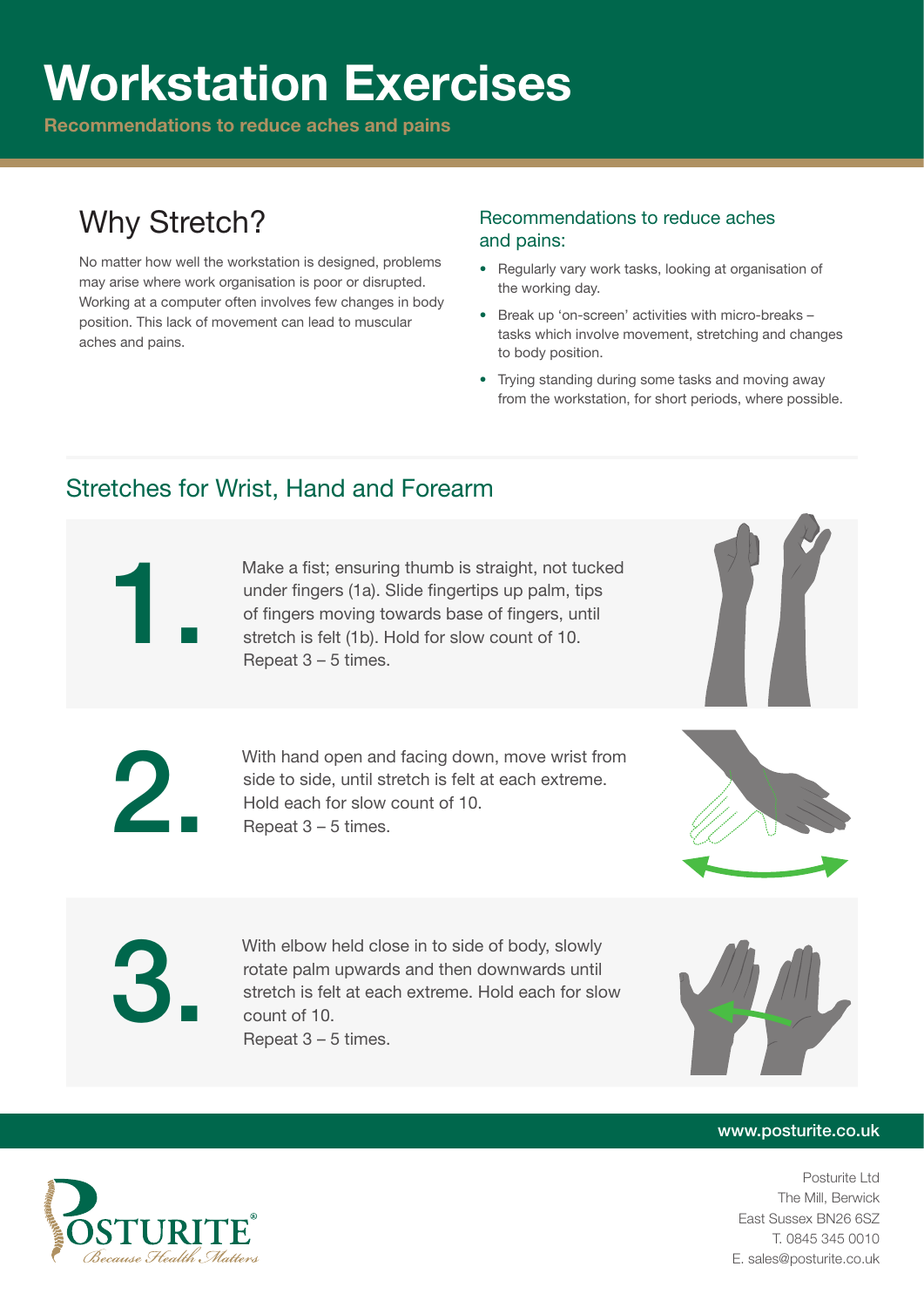

4. Holding upper part of hand with other hand, slowly bend wrist down and then upwards until stretch is felt at each extreme. Hold each for slow count of 10. Repeat  $3 - 5$  times.



Sitting with elbows out and palms together, slowly<br>rotate palms down until stretch is felt. Hold for slow<br>count of 10. rotate palms down until stretch is felt. Hold for slow count of 10. Repeat 3 – 5 times.

### Stretches for Neck and Shoulders

Sit or stand upright. Without lifting chin, glide head straight back until a stretch is felt. Hold for slow count of 10. Repeat 3 – 5 times.





Drop head slowly to one side, taking ear towards<br>shoulder until stretch is felt. Hold for slow count of<br>Repeat 3 – 5 times to each side. shoulder until stretch is felt. Hold for slow count of 10. Repeat 3 – 5 times to each side.



#### www.posturite.co.uk

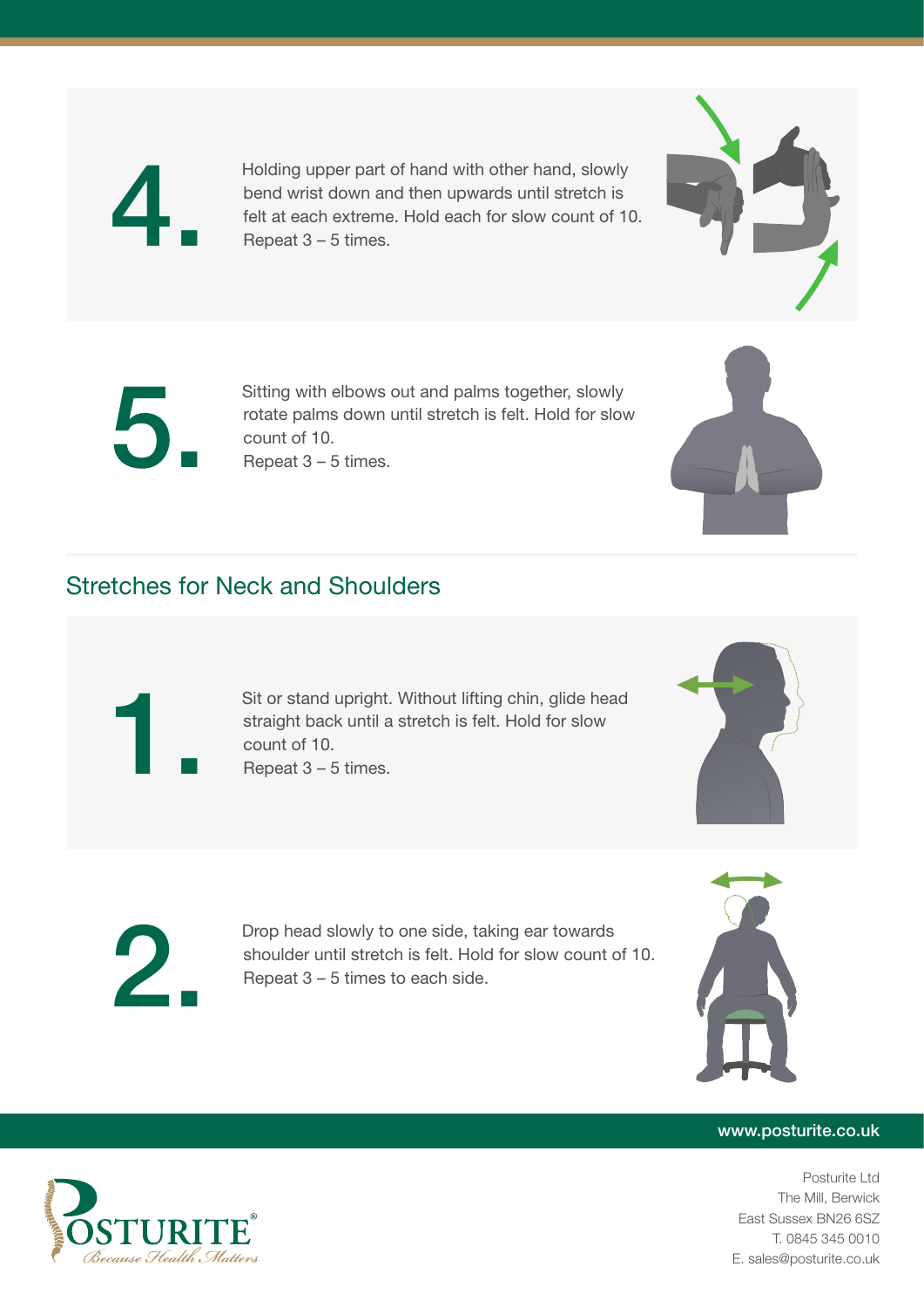

Raise shoulders towards ears until slight tension<br>felt across tops of shoulders. Hold for slow coun<br>of 10. felt across tops of shoulders. Hold for slow count of 10. Release and repeat 3 – 5 times.



Sitting with back supported, slowly roll shoulders up and backwards in circular motion. Repeat 10 times.

### Stretches for Back

Interlace fingers and lift arms above head, keeping elbows straight. Pressing arms back, slowly stretch to one side. Hold for slow count of 10. Repeat 3 – 5 times to each side.





#### www.posturite.co.uk